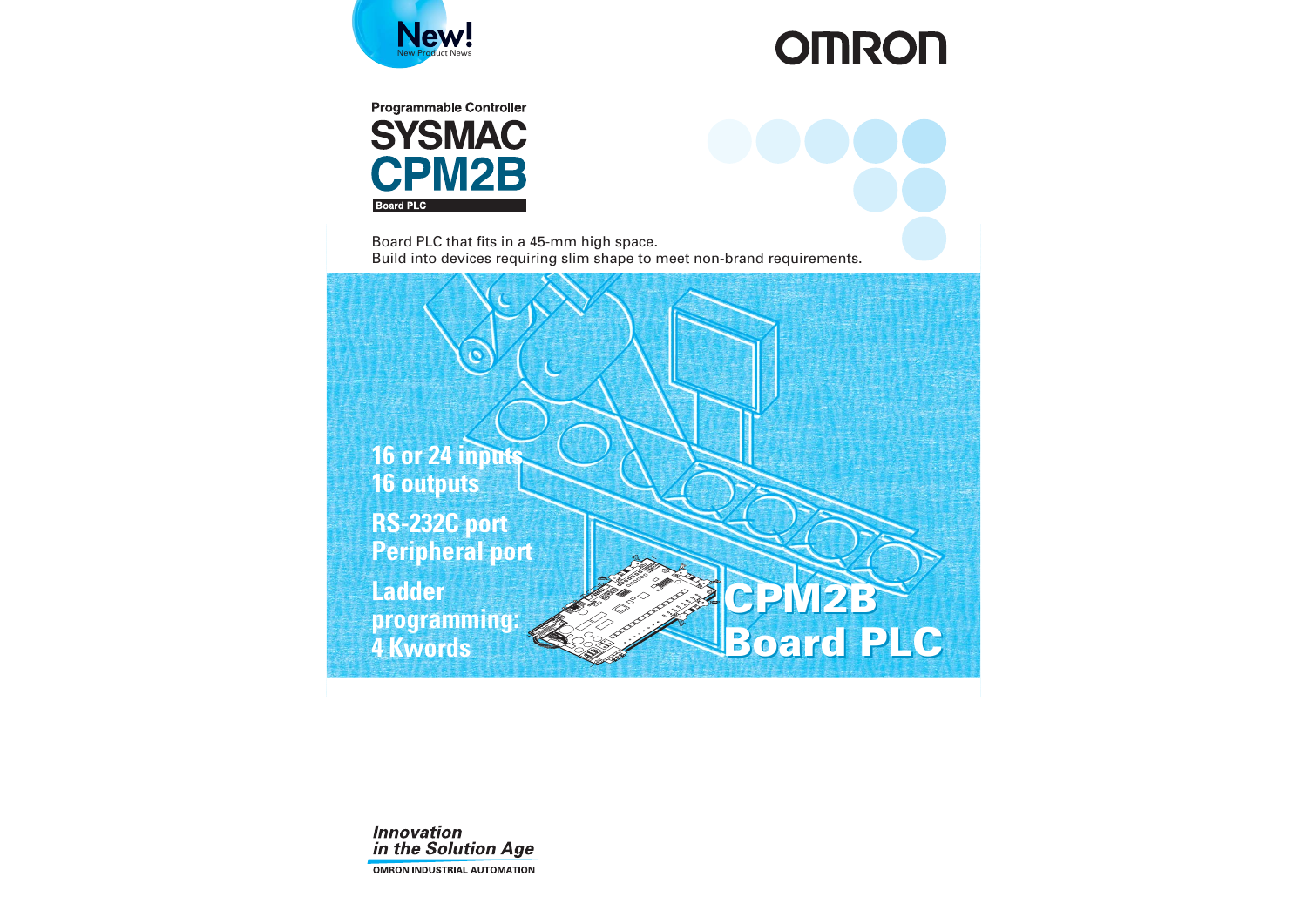## **Capabilitie s Exceeding Earlier PLC s**

## **Use in Devices Requiring Slim Form**

**Requiring only 45-mm height, the CPM2B easily fits into narrow spaces.**





**Note**: Dimensions using a CPU Board. Horizontal expansion using CPM2B- CN411 Cable with an Expansion Board is possible.

## **Non-brand Needs**

**The case-free board format of the CPM2B enables applications like an in-house controller.**



#### **12-V Power Supply**

Lineup includes Board PLCs that support a 12-V power supply, allowing battery-powered applications, such as notification of power failures via wireless errorinformation transmissions.

- 32-point CPU Board (transistor outputs)
- 32-point Expansion I/O Board (transistor outputs)

#### **Use with Devices Requiring Analog I/O**

- Lineup includes Analog I/O Expansion Boards (Resolution: 6,000).
- Use to set speed and other settings for Pressure Sensors and Inverters.

## **Device Connections and System Configuration**

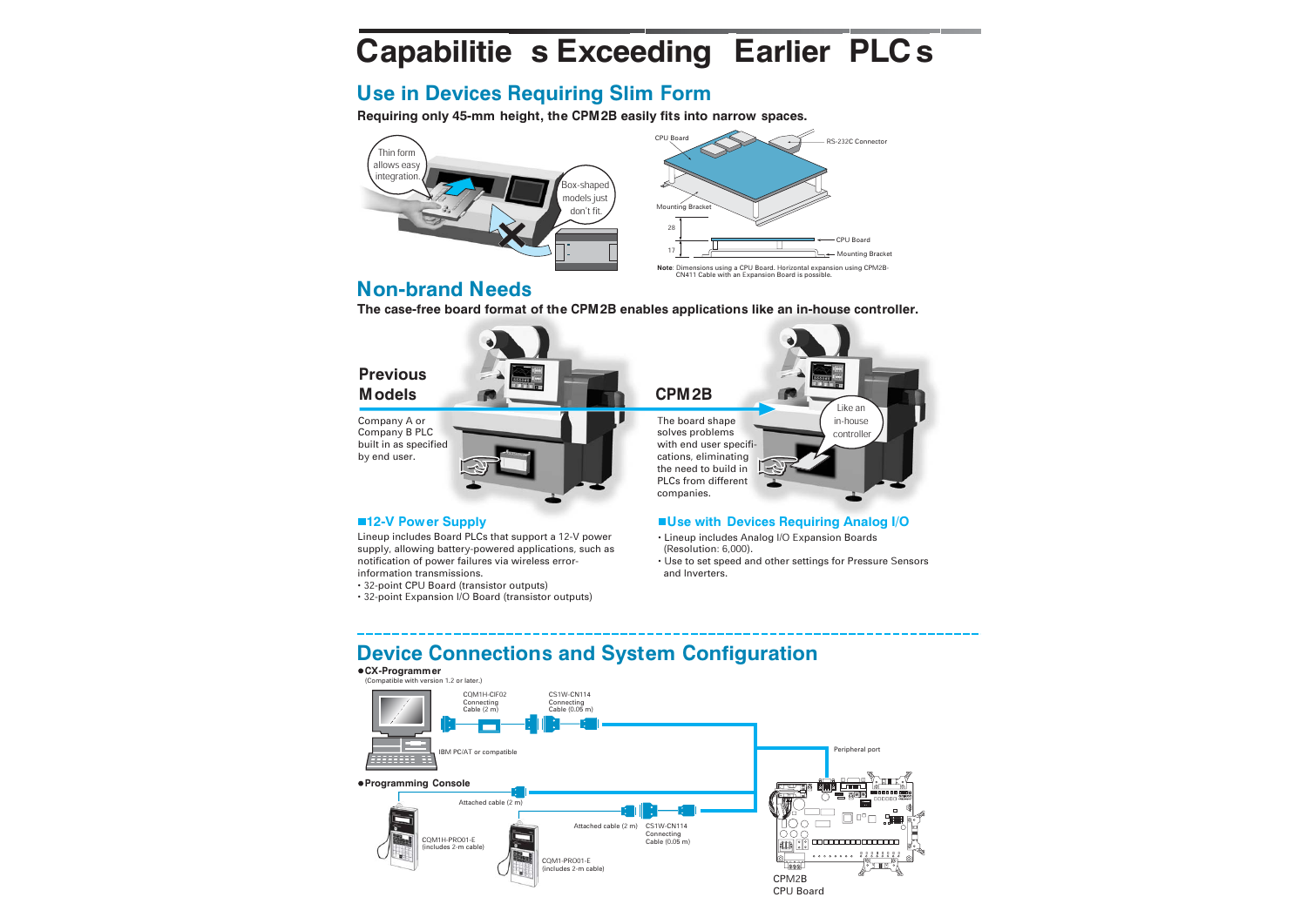

## **Provides Machine Control Functions**

#### **Includes Two High-speed Counter Functions**

One high-speed counter input can be used in any one of the four input modes: Differential phase pulse mode (5 kHz), pulse plus direction input mode (20 kHz), up/down pulse input mode (20 kHz), and increment mode (20 kHz). The four interrupt inputs in counter mode can be used for incrementing counters or decrementing counters (2 kHz).



#### **Reliably Reads Short Pulses of 50 µs**

Quick-response input allows short ON-time pulse input. Four inputs are used for quick-response inputs (shared with interrupt inputs and interrupt inputs in counter mode) that can reliably read inputs with a minimum input signal width as short as 50 µs, regardless of the cycle time.

#### **Analog Settings**

**PT Using a** 1:1 NT Link the analog settings. The rotation angle is stored as BCD data (0 to 200 BCD) in IR 250 and IR 251. These controls can be used to easily change or fine-tune machine settings such as a conveyor belt's pause time or feed rate.

#### **Calendar/ Clock**

CPU Boards that have a built-in clock (accuracy: 1 minute/month), can read from the program to show the current year, month, day, day of the week, and time (hour, minute, second).

#### (Transistor Outputs Only) **Easy Position Control with Pulse Outputs**

CPM2B PLCs with transistor outputs have two outputs that can produce 10-Hz to 10-kHz pulses (single-phase outputs).

• When used as single-phase pulse outputs, there can be two outputs. When used as pulse plus direction or up/down pulse outputs, there can be just one output. Output of 0.1 to 999.9 Hz with a variable duty ratio (0 to 100% duty ratio) is also possible.



#### **Indispensable Interrupt Functions for Machine Control**

When an interrupt input goes ON, the main program is stopped and the interrupt program is executed. The interrupt functions can be used as high-speed counters and for quick response, in addition to timer functions.

## **High-speed Communications with the**

With a 1:1 NT Link, an OMRON Programmable Terminal (PT) can be connected directly to the CPM2B.



CPM2B (with RS-232C port)

| Board type                            |                               | Inputs                       | Outputs               | Battery | <b>Clock</b> | RS-232C port | Model             |
|---------------------------------------|-------------------------------|------------------------------|-----------------------|---------|--------------|--------------|-------------------|
|                                       |                               |                              |                       |         |              |              | CPM2B-32C1DR-D    |
|                                       | <b>Terminal block outputs</b> | 16 inputs, $24 \text{ V}$ DC | 16 relay outputs      |         |              |              | CPM2B-32C2DR-D    |
| 32 I/O points (16 inputs, 16 outputs) |                               |                              | 16 sinking transistor |         |              |              | CPM2B-32C1DT-D    |
|                                       | Connector outputs             | 16 inputs, 24 V DC           | outputs               |         |              |              | CPM2B-32C2DT-D    |
|                                       |                               |                              | 16 sinking transistor |         |              |              | CPM2B-32C1D1T-D12 |
|                                       | <b>Connector outputs</b>      | 16 inputs, 12 V DC           | outputs               |         |              |              | CPM2B-32C2D1T-D12 |
| 40 I/O points (24 inputs, 16 outputs) | <b>Terminal block outputs</b> | 24 inputs, 24 V DC           | 16 relay outputs      |         |              |              | CPM2B-40C2DR-D    |

| Board type                                                                                                                                                                                                    |                               | Inputs                                              | Outputs                       | Model       |
|---------------------------------------------------------------------------------------------------------------------------------------------------------------------------------------------------------------|-------------------------------|-----------------------------------------------------|-------------------------------|-------------|
|                                                                                                                                                                                                               | <b>Terminal block outputs</b> | 16 inputs, 24 V DC                                  | 16 relay outputs              | CPM2B-32EDR |
| 32 I/O points (16 inputs, 16 outputs)                                                                                                                                                                         | <b>Connector outputs</b>      | 16 inputs, 24 V DC                                  |                               | CPM2B-32FDT |
|                                                                                                                                                                                                               |                               | 16 sinking transistor outputs<br>16 inputs, 12 V DC | CPM2B-32ED1T                  |             |
| 40 I/O points (24 inputs, 16 outputs)                                                                                                                                                                         | <b>Terminal block outputs</b> | 24 inputs, 24 V DC                                  | 16 relay outputs              | CPM2B-40EDR |
| 64 I/O points (32 inputs, 32 outputs)                                                                                                                                                                         | <b>Connector outputs</b>      | 32 inputs, 24 V DC                                  | 32 sinking transistor outputs | CPM2B-64EDT |
| . A maximum of two CPM2B-64EDT 64-point Expansion I/O Boards can be connected, due to the current consumption. . Only one Expansion I/O Board can be connected if connecting an NT-AL001 to the RS-232C port. |                               |                                                     |                               |             |

| Board type       | Inputs   | Outputs   | Model       |
|------------------|----------|-----------|-------------|
|                  | 2 inputs | 1 output  | CPM2B-MAD21 |
| Analog I/O Board | 4 inputs | 2 outputs | CPM2B-MAD42 |
|                  | 6 inputs | 3 outputs | CPM2B-MAD63 |

| Cable                        | <b>Specifications</b>                           | Model       |
|------------------------------|-------------------------------------------------|-------------|
| <b>Board Expansion Cable</b> | Cable length: 400 mm (for horizontal expansion) | CPM2B-CN411 |
|                              |                                                 |             |

• Expansion I/O Boards are provided with 60-mm expansion cables. The CPM2B-CN411 Board Expansion Cable is not required for vertical expansion.

•Up to three Analog I/O Boards can be connected to the CPU Board, for 8 analog inputs and 4 analog outputs max.